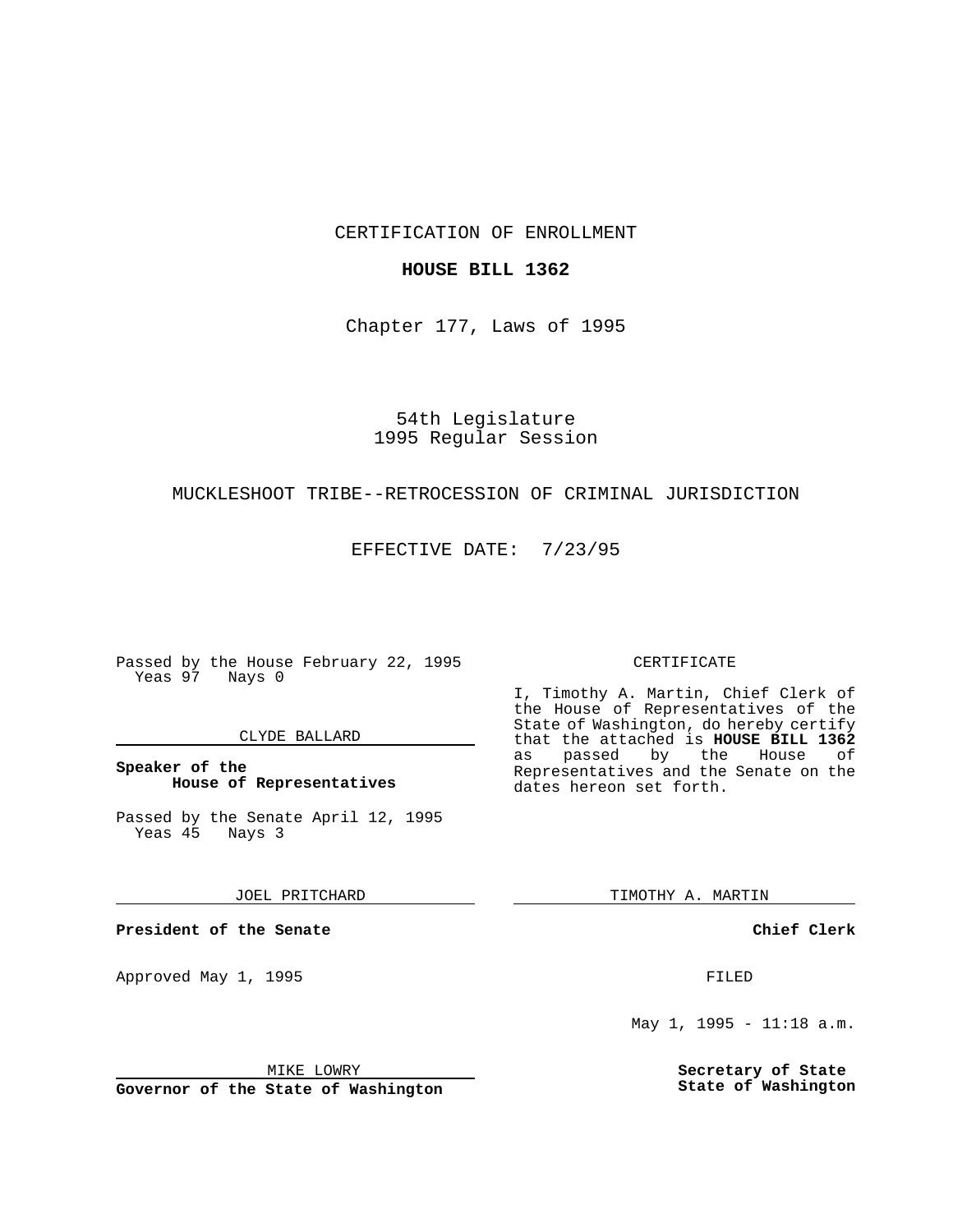# **HOUSE BILL 1362** \_\_\_\_\_\_\_\_\_\_\_\_\_\_\_\_\_\_\_\_\_\_\_\_\_\_\_\_\_\_\_\_\_\_\_\_\_\_\_\_\_\_\_\_\_\_\_

\_\_\_\_\_\_\_\_\_\_\_\_\_\_\_\_\_\_\_\_\_\_\_\_\_\_\_\_\_\_\_\_\_\_\_\_\_\_\_\_\_\_\_\_\_\_\_

Passed Legislature - 1995 Regular Session

**State of Washington 54th Legislature 1995 Regular Session By** Representatives Robertson, L. Thomas and Sheldon

Read first time 01/23/95. Referred to Committee on Law and Justice.

 AN ACT Relating to retrocession of criminal jurisdiction; and amending RCW 37.12.100, 37.12.110, and 37.12.120.

BE IT ENACTED BY THE LEGISLATURE OF THE STATE OF WASHINGTON:

 **Sec. 1.** RCW 37.12.100 and 1994 c 12 s 1 are each amended to read as follows:

 It is the intent of the legislature to authorize a procedure for the retrocession, to the Quileute Tribe, Chehalis Tribe, Swinomish Tribe, Skokomish Tribe, Muckleshoot Tribe, and the Colville Confederated Tribes of Washington and the United States, of criminal jurisdiction over Indians for acts occurring on tribal lands or allotted lands within the Quileute, Chehalis, Swinomish, Skokomish, Muckleshoot, or Colville Indian reservation and held in trust by the United States or subject to a restriction against alienation imposed by the United States.

 RCW 37.12.100 through 37.12.140 in no way expand the Quileute, 16 Chehalis, Swinomish, Skokomish, Muckleshoot, or Colville tribe's criminal or civil jurisdiction, if any, over non-Indians or fee title property. RCW 37.12.100 through 37.12.140 shall have no effect whatsoever on water rights, hunting and fishing rights, the established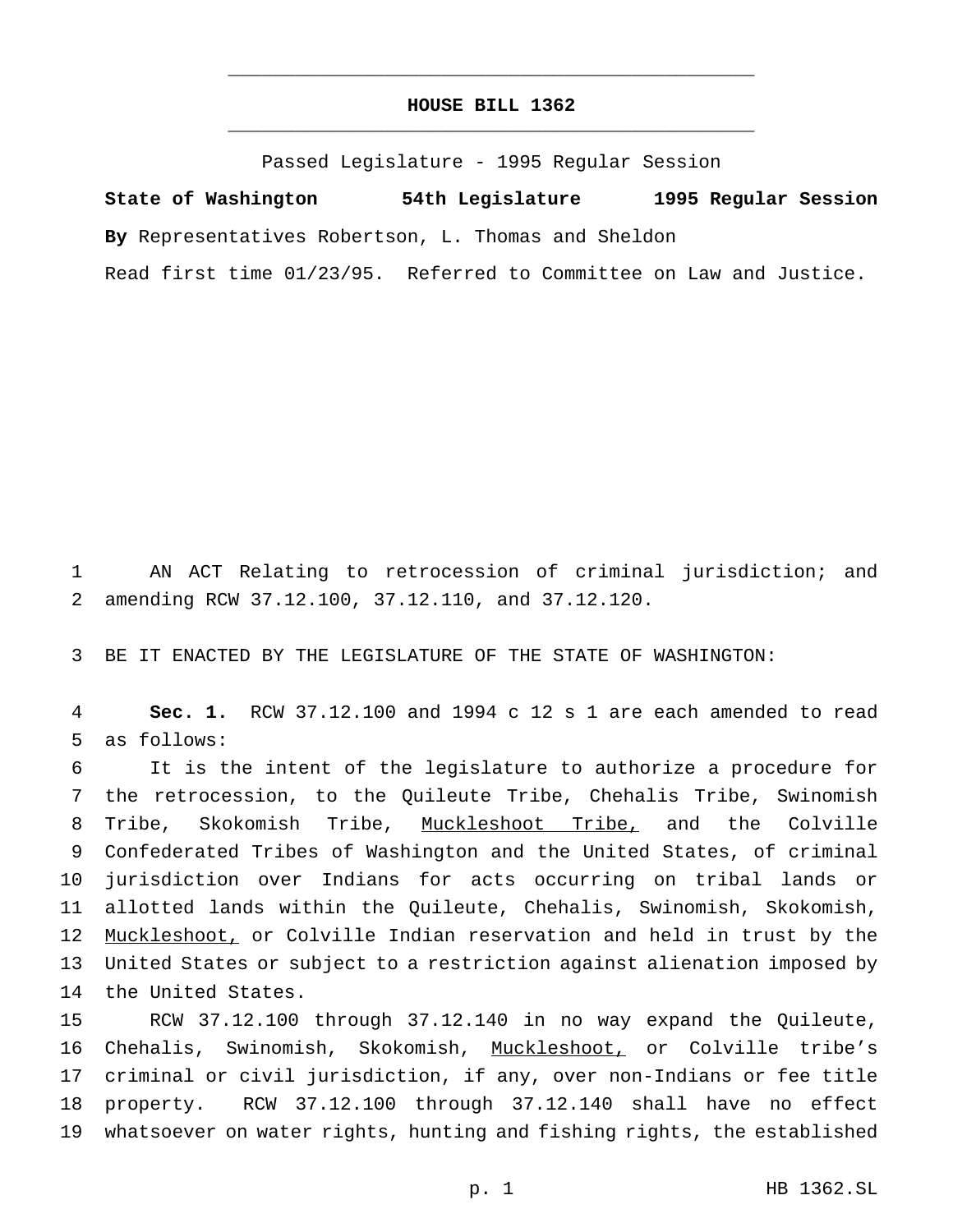pattern of civil jurisdiction existing on the lands of the Quileute, Chehalis, Swinomish, Skokomish, Muckleshoot, or Colville Indian reservation, the established pattern of regulatory jurisdiction existing on the lands of the Quileute, Chehalis, Swinomish, Skokomish, 5 Muckleshoot, or Colville Indian reservation, taxation, or any other matter not specifically included within the terms of RCW 37.12.100 through 37.12.140.

 **Sec. 2.** RCW 37.12.110 and 1994 c 12 s 2 are each amended to read as follows:

 Unless the context clearly requires otherwise, the following definitions apply throughout RCW 37.12.100 through 37.12.140:

 (1) "Colville reservation" or "Colville Indian reservation," "Quileute reservation" or "Quileute Indian reservation," "Chehalis reservation" or "Chehalis Indian reservation," "Swinomish reservation" 15 or "Swinomish Indian reservation,"  $((\theta \cdot \hat{r}))$  "Skokomish reservation" or 16 "Skokomish Indian reservation<sub>1</sub>" or "Muckleshoot reservation" or "Muckleshoot Indian reservation" means all tribal lands or allotted lands lying within the reservation of the named tribe and held in trust by the United States or subject to a restriction against alienation imposed by the United States, but does not include those lands which lie north of the present Colville Indian reservation which were included in original reservation boundaries created in 1872 and which are referred to as the "diminished reservation."

 (2) "Indian tribe," "tribe," "Colville tribes," or "Quileute, 25 Chehalis, Swinomish,  $((e^*)$ ) Skokomish, or Muckleshoot tribe" means the confederated tribes of the Colville reservation or the tribe of the 27 Quileute, Chehalis, Swinomish, ((<del>or</del>)) Skokomish<u>, or Muckleshoot</u> reservation.

 (3) "Tribal court" means the trial and appellate courts of the 30 Colville tribes or the Quileute, Chehalis, Swinomish,  $((\theta \cdot \hat{r}))$  Skokomish, 31 or Muckleshoot tribe.

 **Sec. 3.** RCW 37.12.120 and 1994 c 12 s 3 are each amended to read as follows:

 Whenever the governor receives from the confederated tribes of the 35 Colville reservation or the Quileute, Chehalis, Swinomish,  $((\theta \cdot \hat{r}))$  Skokomish, or Muckleshoot tribe a resolution expressing their desire for the retrocession by the state of all or any measure of the criminal